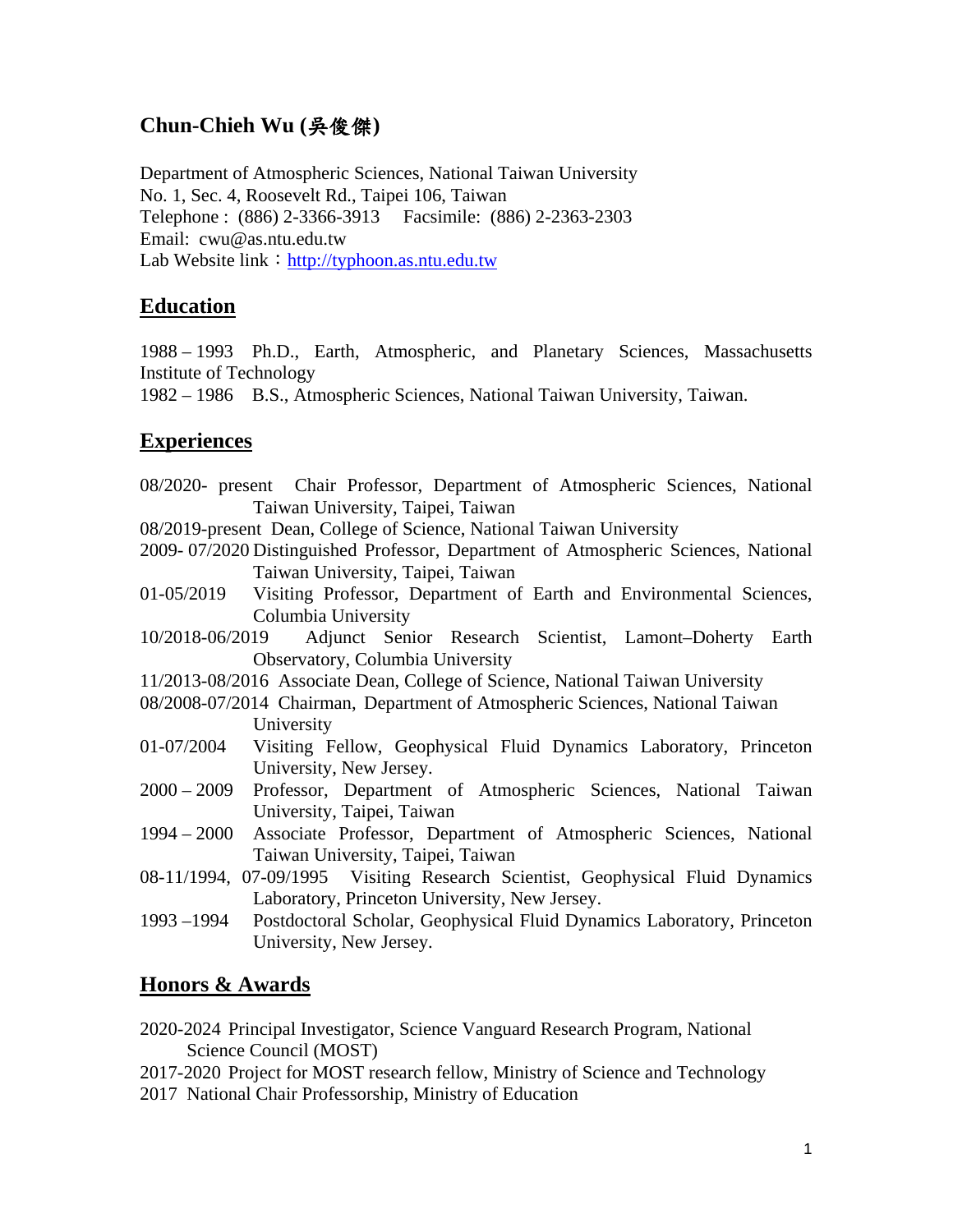- 2017 Fellow, American Meteorological Society (AMS)
- 2014 Appreciation Certificate from World Meteorological Organization (WMO), WWRP, THORPEX (2005-2014), (In recognition of outstanding contribution to the WMO THORPEX Programme for the years 2005- 2014)
- 2014 Editor's Award for the Journal of the Atmospheric Sciences, American Meteorological Society (AMS)
- 2013 The Academic Award, Ministry of Education
- 2013-2017 Principal Investigator, Science Vanguard Research Program, National Science Council (NSC)
- 2013 Fellow, Meteorological Society of ROC (Taiwan)
- 2010 「New 100 Glories of Taiwan」, "Global Views Monthly" Magazine
- 2009 「50 Scientific Achievements」, National Science Council (NSC) 50th Anniversary
- 2008 Gold Bookmarker Prize,Wu Ta-You Popular Science Book Prize in Translation, Wu Ta-You Foundation
- 2008 Outstanding Teaching Award, National Taiwan University
- 2007, 2009, 2012 Outstanding Research Award, National Science Council
- 2004 Research Achievement Award, National Taiwan Univ.
- 2001 Academia Sinica Research Award for Junior Researchers

#### **Professional Service**

President, Asia Oceania Geosciences Society (AOGS), 2020/07 – present

Vice President, Asia Oceania Geosciences Society (AOGS), 2019/08 – 2020/06

Member (Vice Chair), GRC Executive Committee (Union Commission on Geophysical Risk and Sustainability), IUGG, 11/2017 (07/2019) – present

Member, Steering Committee, Belmont Forum, 10/2017 – 10/2019

Director of Board/ Supervisor, National Synchrotron Radition Research Center (NSRRC), 2017/07 – 2018/08

President, Meteorological Society of ROC (Taiwan), 2017/04 – present

Editor, Asia-Pacific Journal of Atmospheric Sciences (APJAS) - Korean Meteorological Society (KMS), 2015/11 – 2016/12

Secretary General/ Assistant Secretary General, Asia Oceania Geosciences Society (AOGS), 2013/08 – 2019/07

Editor, Journal of the Atmospheric Sciences (JAS) – American Meteorological Society  $(AMS), 2013/07 - 2018/12$ 

Vice President, Meteorological Society of ROC, 2013/03 – 2017/03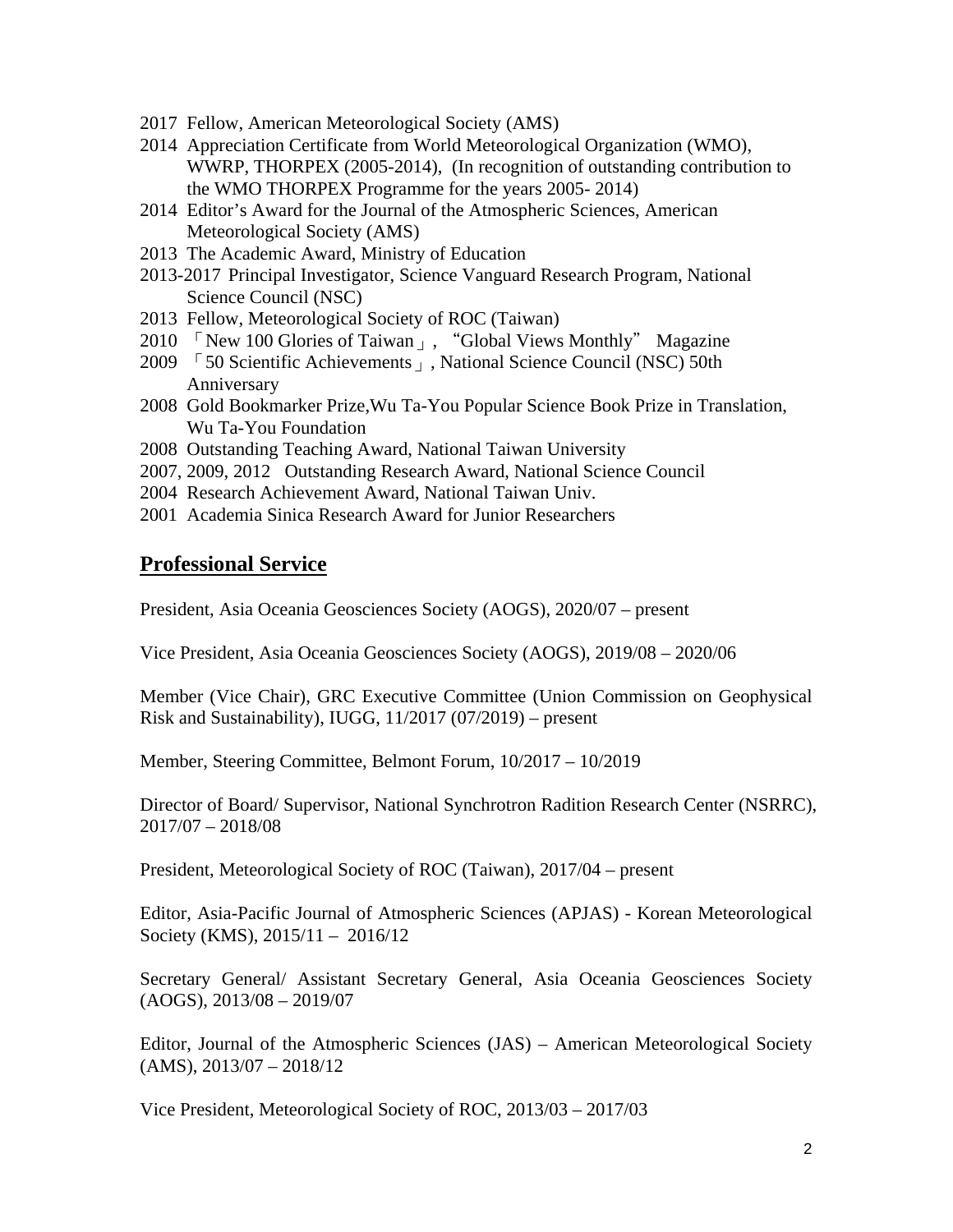Member, Committee on Tropical Meteorology and Tropical Cyclones, American Meteorological Society, 2012/01 – 2017/12

Associate Editor, Asia-Pacific Journal of Atmospheric Sciences - Korean Meteorological Society (KMS), 2011/11 – 2013/12

President/Vice President, Atmospheric Science Section, Asia Oceania Geosciences Society (AOGS), 2009/08 – 2013/07

Editor-in-Chief, Terrestrial, Atmospheric and Oceanic Sciences, 2009/08 – 2012/07

Advisory committee member, Atmos. Sci., Div. of Natural Sciences, National Science Council, 2008/01 – 2010/12

Chairman, Panel committee, Atmos. Sci., Div. of Natural Sciences, National Science Council, 2005/01 – 2007/12

Principal Investigator, Priority Typhoon Research Project (including the DOTSTAR program, 追風計畫), National Science Council, 2002/08 – 2008/07

Editor, Terrestrial, Atmospheric, and Oceanic Sciences (an SCI journal), Chinese Geoscience Union, 2005/08 – 2009/07

Associate Editor, Terrestrial, Atmospheric, and Oceanic Sciences (SCI), Chinese Geoscience Union, 2004/12 – 2005/07

Chief Editor, Atmospheric Sciences, Meteorological Society of ROC, 2002/01 – 2003/12

Associate Editor, Monthly Weather Review, American Meteorological Society, 2002/01 – 2003/01

Managing Editor, Terrestrial, Atmospheric, and Oceanic Sciences (SCI), Chinese Geoscience Union, 1997/06 – 2003/12

### **Research Interests**

Atmosphere Sciences, Tropical Cyclone Dynamics, Targeted Observation, Typhoon-Ocean interaction, Typhoon-Terrain interaction, Typhoon Rainfall Processes, Numerical Simulation and Assimilation, Typhoon and Climate

### **Research Highlights**

**1. DOTSTAR (Dropwindsonde Observations for Typhoon Surveillance near the TAiwan Region) and Targeted observation**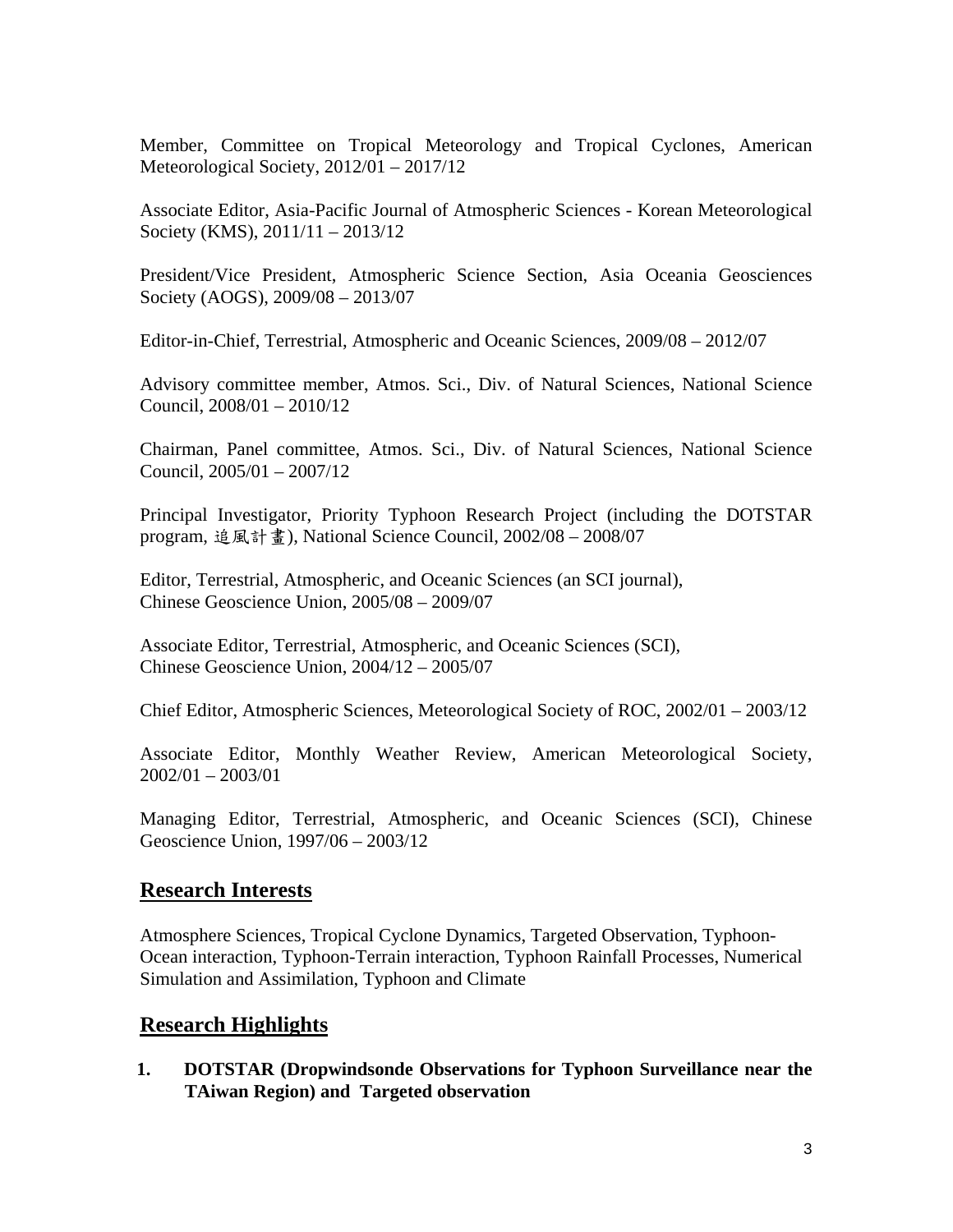Prof. Wu established the DOTSTAR program from scratch since 2003 with full successes. Widely recognized as a fully-developed program, DOTSATR played a pivotal role in the international THORPEX/PARC initiative under the World Meteorological Organization. This is the first and pioneering field program in which four airplanes (two jets for surveillance, and a P-3 and a C-130 for reconnaissance) were simultaneously deployed for scientific observations of typhoons in the North western Pacific. DOTSTAR became operational at Central Weather Bureau (CWB) since 2013. DOTSTAR has provided the pivotal realtime in-situ observations for the analysis of storm wind structure at CWB. Prof. Wu has been collaborating with both Japanese research team and HongKong Observatory in their aircraft observation platforms since 2016, with joint-flight typhoon observations in 2017 and 2018.

Prof. Wu developed a new theory to identify the sensitive areas for TC targeted observations based on the adjoint model. By appropriately defining the response functions to represent a typhoon's steering flow at the verifying time, a unique new parameter, Adjoint-Derived Sensitivity Steering Vector (ADSSV), was designed to identify the sensitivity locations at the observing time. Additionally, data from the 751 dropwindsondes deployed in 35 typhoons during 2003-2009 were verified to improve the 48-120-hour track forecast of the USA NOAA/NCEP Global Forecasting System by about 20% (statistically significant at the 95% confidence level).

#### **2. Typhoon-ocean interaction**

Prof. Wu constructed an idealized and comprehensive typhoon-ocean coupled model to study the influence of the ocean mixed-layer structure and the warm ocean eddy on typhoons, especially that of the feedback of the typhoon-induced SST cooling on typhoon intensity. Numerical experiments with different oceanic thermal structures were designed to elucidate the responses of tropical cyclones to the ocean eddy and the effects of tropical cyclones on the ocean. Based on detailed in situ air-deployed ocean and atmospheric measurement pairs collected, the unprecedented "Impact of Typhoons on the Ocean in the Pacific (ITOP)" field campaign were successfully carried out in 2010.

#### **3. Typhoon Dynamics**

(1) Potential vorticity diagnostics of TC motion

Prof. Wu is the pioneer to employ the concept of potential vorticity to understand the hurricane dynamics, i.e., proposing and identifying the baroclinic effect on hurricane motion, and quantitatively evaluating the typhoon steering flow and its connection to the large-scale dynamical systems based on potential vorticity inversion. The centroid-relative diagram was uniquely designed by Prof. Wu to evaluate the binary interaction (Fujiwhara effect).

(2) Dynamics of TC intensity and (concentric) eyewall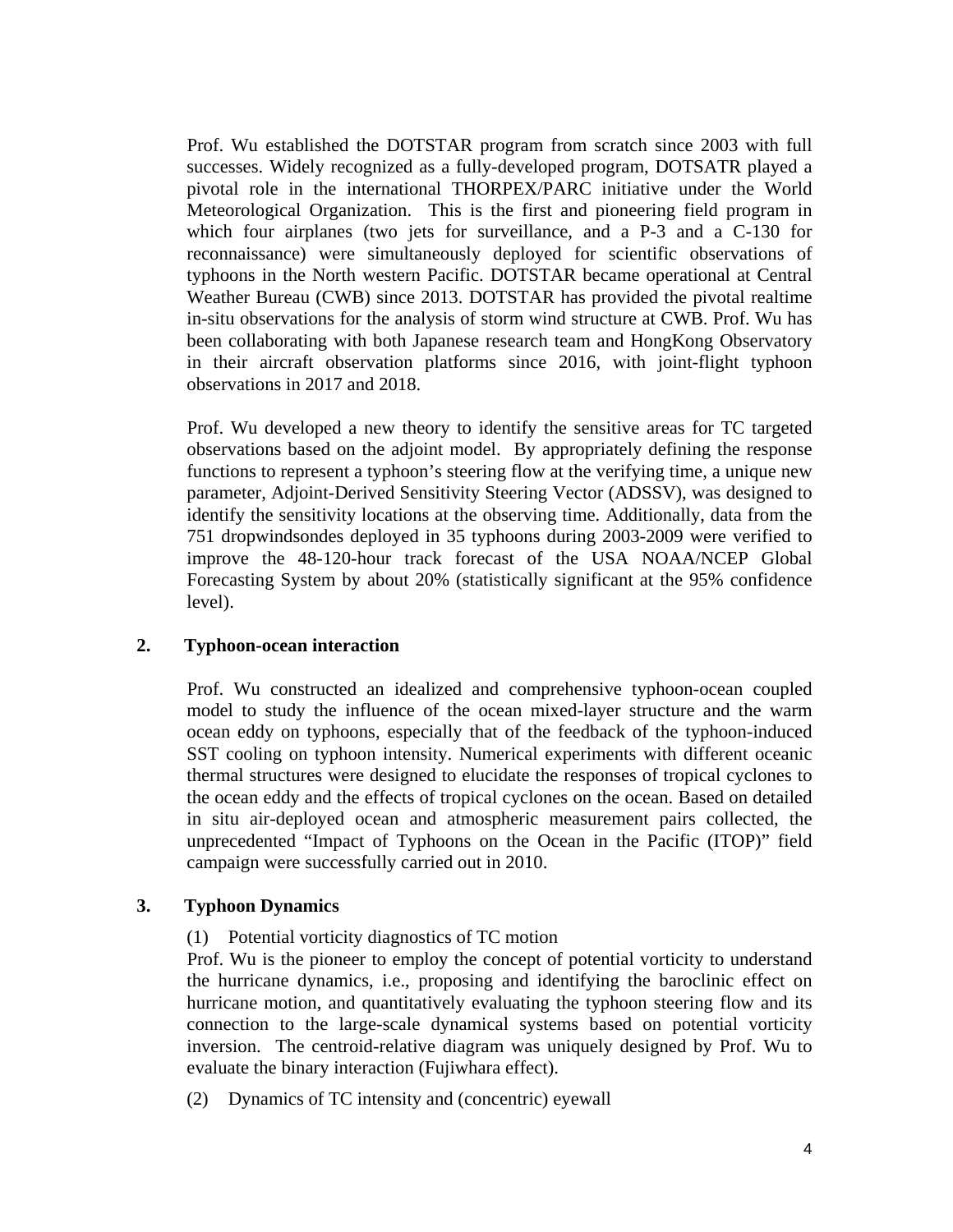A new pathway controlling the secondary eyewall formation (SEF) in TCs had been identified by Prof. Wu. Consequently, a deeper understanding of the underlying dynamics of SEF was obtained, which is an attractive paradigm on the physical grounds because of its simplicity and consistency with the 3-D numerical simulations presented. Application of the two spin-up mechanisms set the scene for a progressive boundary layer control pathway to SEF. The response of the unbalanced boundary layer to an expanding swirling wind field is an important mechanism for concentrating and sustaining deep convection in a narrow supergradient-wind zone in the outer-core region of a mature TC. His findings point to a sequence of structural changes in the outer-core region of a mature TC, which culminates in the formation of a secondary eyewall.

(3) TC rainfall and climate change

A series of numerical (ensemble) experiments has been conducted to examine the capability of a high-resolution mesoscale model to simulate the track, intensity change, and detailed mesoscale precipitation distributions associated with typhoons under the influence of Taiwan terrain. Prof. Wu has carried out milestone works on the rainfall simulation issue in Taiwan. The TC-monsoon-terrain interaction, or the so-called remote rainfall, was highlighted based on two newly-proposed mechanisms: monsoon mode and topographic mode. Prof. Wu also analyzed the high-density rain-gauge data in Taiwan to understand the rainfall characteristics and its reliability, providing new insights on the link between extreme rainfall in Taiwan and global climate change.

#### **Repersentative Publications** (\*: corresponding author)

- 20. Chih, C.-H. and C.-C. Wu\*, 2020: Exploratory Analysis of Upper Ocean Heat Content and Sea Surface Temperature Underlying Tropical Cyclone Rapid Intensification in the Western North Pacific. *J. Climate*, **33**, 1031-1050. doi: 10.1175/JCLI-D-19-0305.1
- 19. Cheng, C.-J. and C.-C. Wu\*, 2018: The role of WISHE in secondary eyewall formation. *J. Atmos. Sci.,* **75**, 3823-3841. doi: 10.1175/JAS-D-17-0236.1
- 18. Chang, C.-C. and C.-C. Wu\*, 2017: On the processes leading to the rapid intensification of Typhoon Megi (2010). *J. Atmos. Sci.,* **74**, 1169-1200. doi: 10.1175/JAS-D-16-0075.1
- 17. Chen, T.-C. and C.-C. Wu\*, 2016: The remote effect of Typhoon Megi (2010) on the heavy rainfall over northeastern Taiwan. *Mon. Wea. Rev.,* **144**, 3109-3131. doi: 10.1175/MWR-D-15-0269.1
- 16. Wu, C.-C.\*, W.-T. Tu, J.-F. Pun, I-I Lin, and M. S. Peng, 2016: Tropical cycloneocean interaction in Typhoon Megi (2010) - A synergy study based on ITOP observations and atmosphere-ocean coupled model simulations. *J. Geophys. Res.,* **121**, 153-167. doi:10.1002/2015JD024198
- 15. Wu, C.-C.\*, S.-N. Wu, H.-H. Wei, S. F. Abarca, 2016: The role of convective heating in tropical cyclone eyewall ring evolution. *J. Atmos. Sci.,* **73***,* 319-330. doi: 10.1175/JAS-D-15-0085.1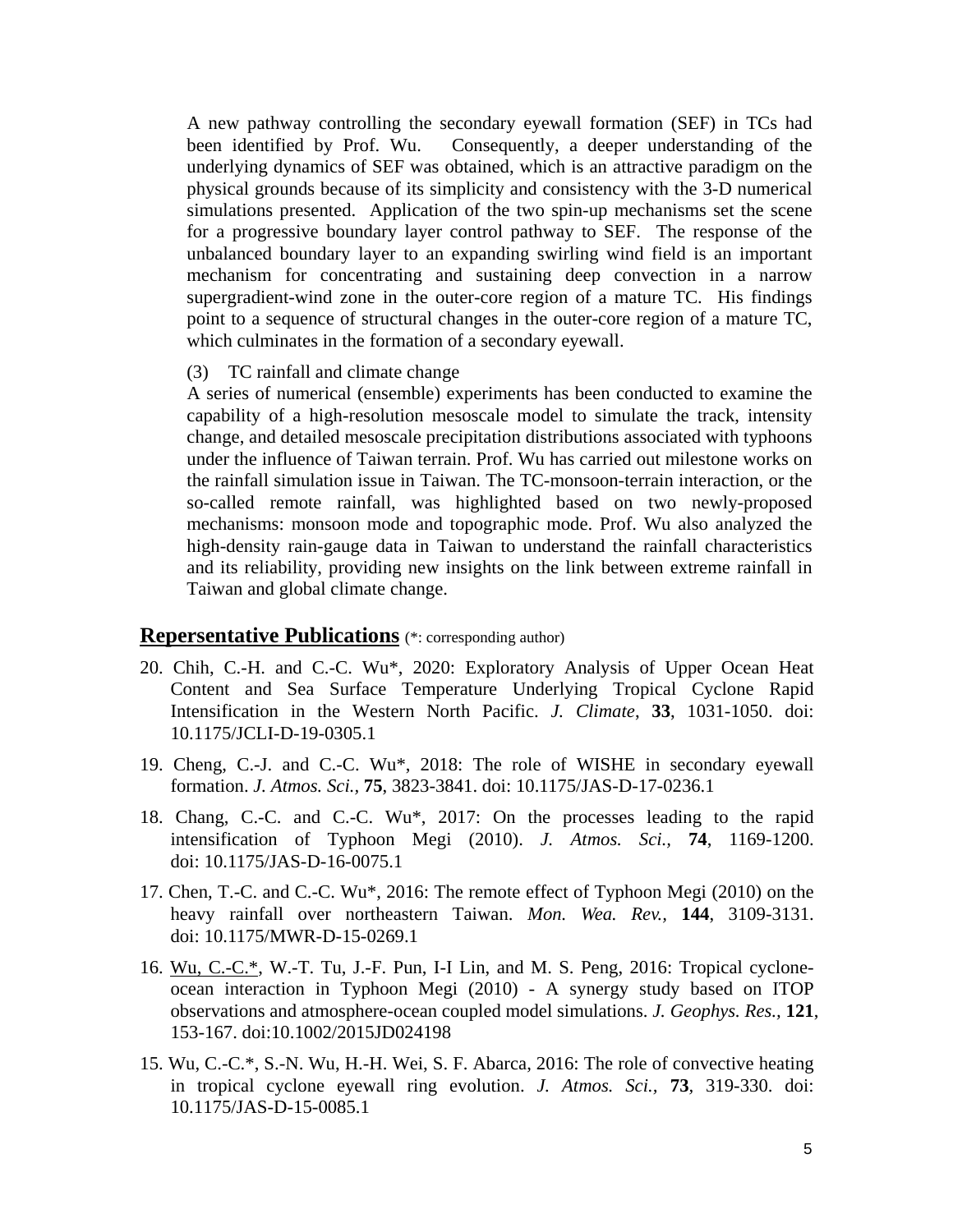- 14. Wu, C.-C.\*, R. Zhan, Y. Lu, and Y. Wang, 2012: Internal variability of the dynamically downscaled tropical cyclone activity over the western North Pacific by the IPRC Regional Climate Model. *J. Climate*, **25**, 2104-2122. doi: 10.1175/JCLI-D-11-00143.1
- 13. Huang, Y.-H., M. T. Montgomery, and C.-C. Wu\*, 2012: Concentric eyewall formation in Typhoon Sinlaku (2008) – Part II: Axisymmetric dynamical processes. *J. Atmos. Sci.,* **69**, 662-674. doi: 10.1175/JAS-D-11-0114.1
- 12. Wu, C.-C.\*, Y.-H. Huang, and G.-Y. Lien, 2012: Concentric eyewall formation in Typhoon Sinlaku (2008) – Part I: Assimilation of T-PARC data based on the Ensemble Kalman Filter (EnKF). *Mon. Wea. Rev.,* **140**, 506-527. doi: 10.1175/MWR-D-11-00057.1
- 11. Wu, C.-C**.\***, G.-Y. Lien, J.-H. Chen, and F. Zhang, 2010: Assimilation of tropical cyclone track and structure based on the Ensemble Kalman Filter (EnKF). *J. Atmos. Sci.*, **67**, 3806-3822. doi: 10.1175/2010JAS3444.1
- 10. Wu, C.-C.\*, J.-H. Chen, S. J. Majumdar, M. S. Peng, C. A. Reynolds, S. D. Aberson, R. Buizza, M. Yamaguchi, S.-G. Chen, T. Nakazawa , and K.-H. Chou, 2009: Intercomparison of targeted observation guidance for tropical cyclones in the Northwestern Pacific. *Mon. Wea. Rev*., **137**, 2471-2492. doi: 10.1175/2009MWR2762.1
- 09. Wu, C.-C.\*, C.-Y Lee, and I-I Lin, 2007: The effect of the ocean eddy on tropical cyclone intensity. *J. Atmos. Sci*., **64**, 3562-3578. doi: 10.1175/JAS4051.1
- 08. Wu, C.-C.\*, J.-H. Chen, P.-H. Lin, and K.-S. Chou, 2007: Targeted observations of tropical cyclone movement based on the adjoint-derived sensitivity steering vector. *J. Atmos. Sci.,* **64**, 2611-2626. doi: 10.1175/JAS3974.1
- 07. Wu, C.-C.\*, K.-H. Chou, Y. Wang and Y.-H. Kuo, 2006: Tropical cyclone initialization and prediction based on four-dimensional variational data assimilation. *J. of Atmos. Sci*., **63**, 2383–2395. doi: 10.1175/JAS3743.1
- 06. Wu, C.-C.\*, P.-H. Lin, S. Aberson, T.-C. Yeh, W.-P. Huang, K.-H. Chou, J.-S. Hong, G.-C. Lu, C.-T. Fong, K.-C. Hsu, I-I Lin, P.-L. Lin, C.-H. Liu, 2005: Dropwindsonde Observations for Typhoon Surveillance near the Taiwan Region (DOTSTAR): An overview. *Bulletin of Amer. Meteor. Soc*., **86**, 787-790. doi: 10.1175/BAMS-86-6- 787
- 05. Wu, C.-C.\*, T.-S. Huang, W.-P. Huang, and K.-H. Chou, 2003: A new look at the binary interaction: Potential vorticity diagnosis of the unusual southward movement of Typhoon Bopha (2000) and its interaction with Typhoon Saomai (2000). *Mon. Wea. Rev*., **131,** 1289-1300. doi: 10.1175/1520-0493(2003)131 <1289: ANLATB>2.0.CO;2
- 04. Wu, C.-C.\*, T.-H. Yen, Y.-H. Kuo, and W. Wang,  $2002$ : Rainfall simulation associated with Typhoon Herb (1996) near Taiwan. Part I: The topographic effect. *Wea. and Forecasting,* **17**, 1001-1015. doi: 10.1175/1520- 0434(2003)017<1001:RSAWTH>2.0.CO;2